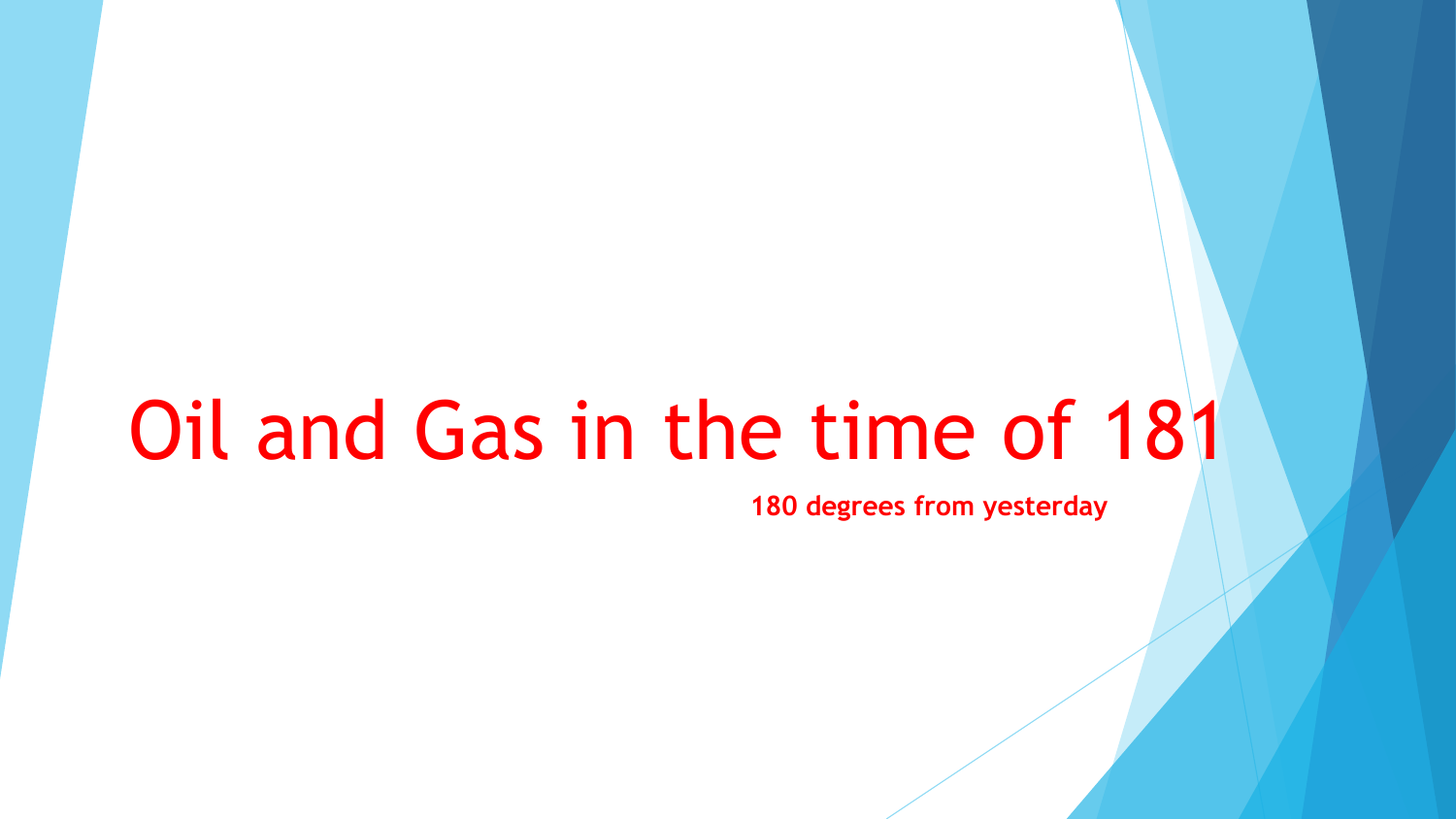### SB 181 Sweeping and Comprehensive

Foster vs Regulate

Repeal State preemption

Pooling now has 45% minimum threshold

Air Quality – measure measure measure

Economically reasonable & technically feasible gone and replaced with reasonable or reasonable and necessary

Commission reorganization

Full local control and regulation of the surface

Waste subject to health and safety and environment

1041 exemption repealed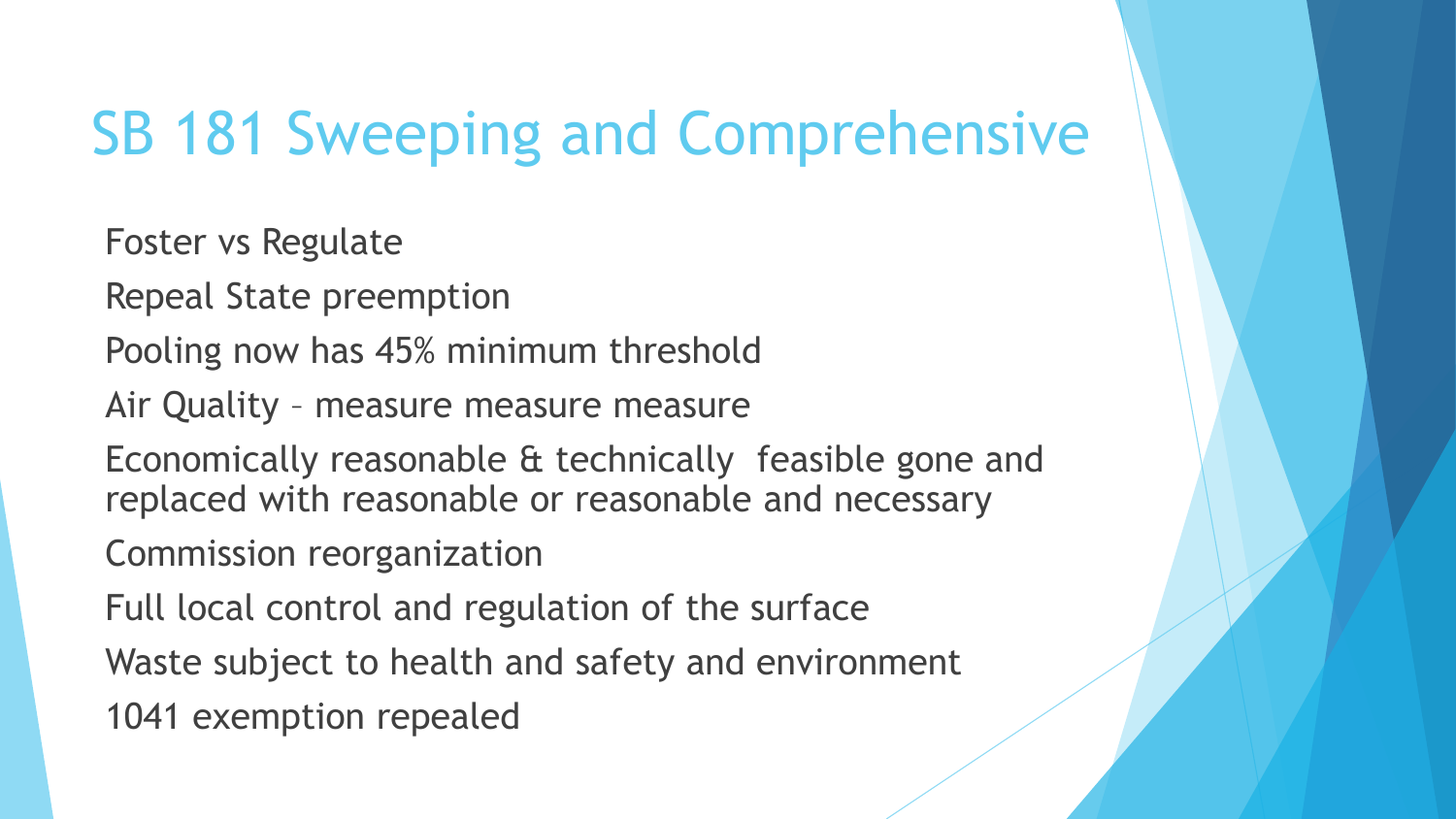#### SB 181 Amendments that Mattered

"Reasonable and necessary"

- "Delay instead of refuse"
- 45% instead of over 50 % before pooling can be requested
- Locals limited to "surface uses"
- No extra territorial regulation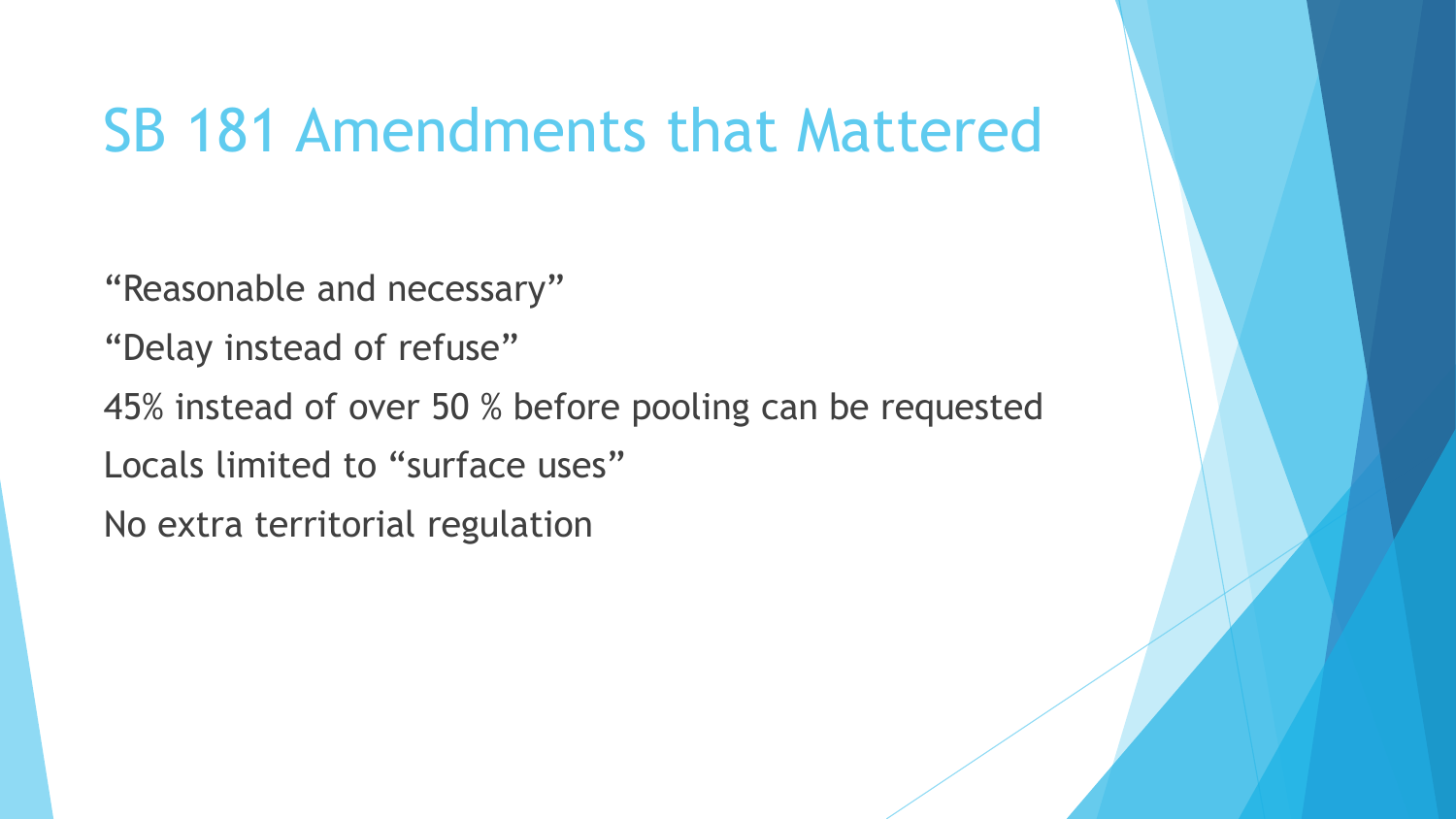#### SB 181 - Local land Use Authorities

Well and facility location

Access **Land Use** Odor Dust Setbacks Light Inspection and disturbance Enforcement Reclamation

Noise Water quality and source Health and safety **Air emissions and air quality** Fees and fines Traffic and transportation Financial assurance Thuisance effects and impacts Plan and regulate consistent with the constitutional rights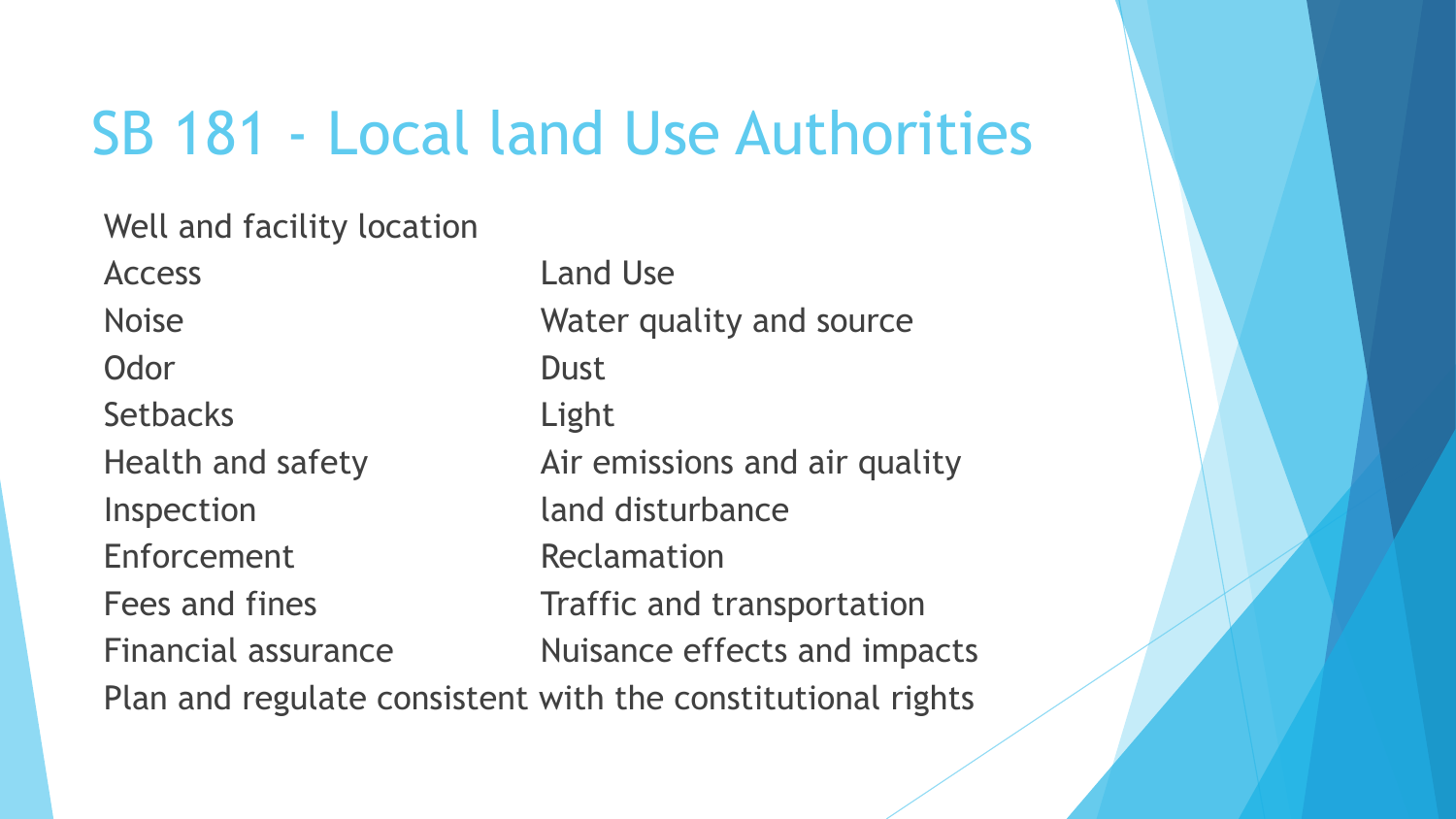# SB 181 – What is to Come

Rulemakings at the state

2.5 (a) protect and minimize adverse impacts

11(c) Alternative site location and cumulative impacts

(19) Review Flowline and shut-in and abandoned well rules

New state commission - temp and permanent

New permit fees

6000+ permits subject to a new filter process

Lengthening of permit times

Locals with authority to say no or not here, over there

New local regulations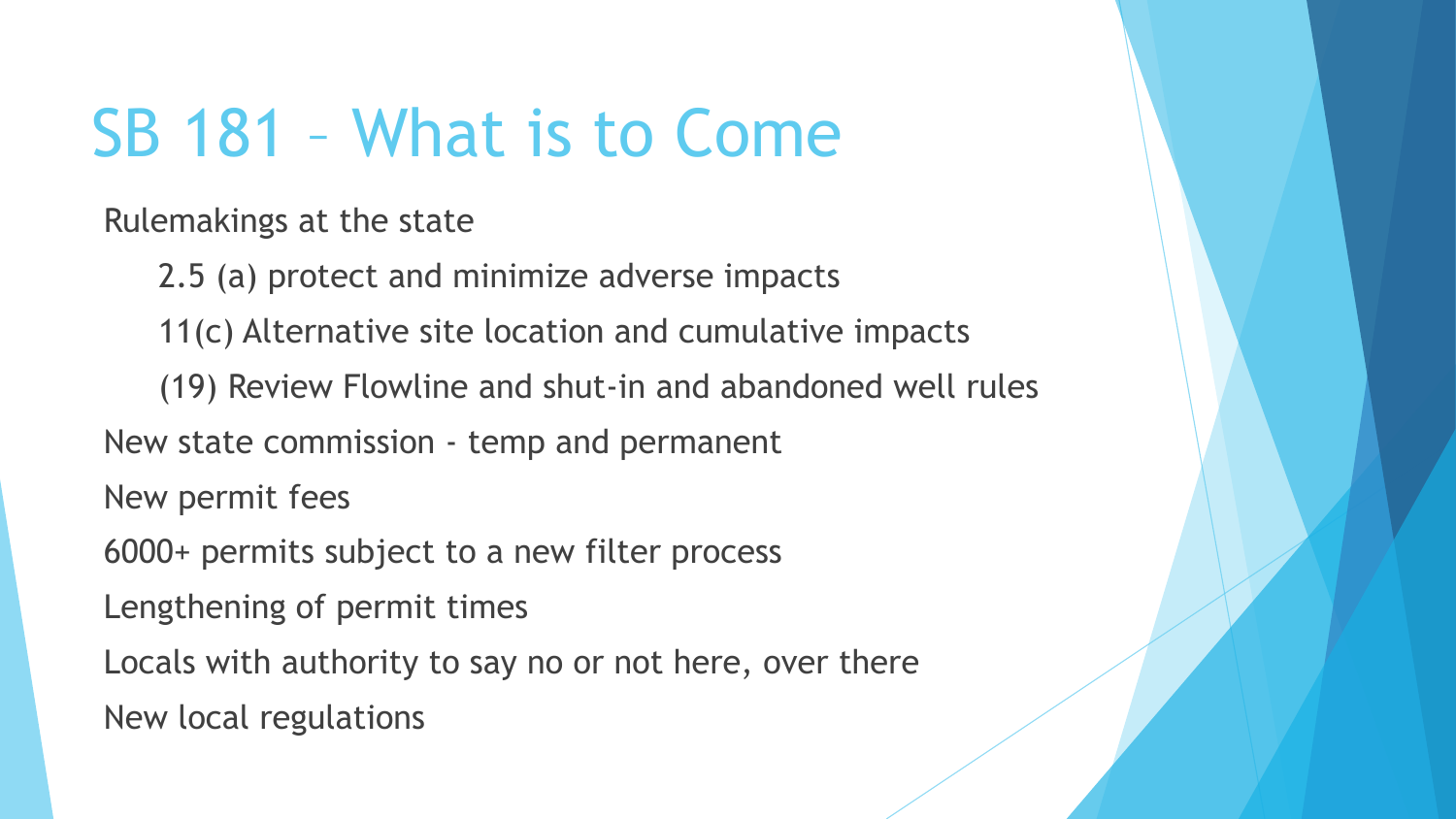#### SB 181 Possible Effects to the State

Likely slowdown in new wells Likely loss of revenue to the state Likely loss of revenue to schools Increase need for the state to backfill the school budget